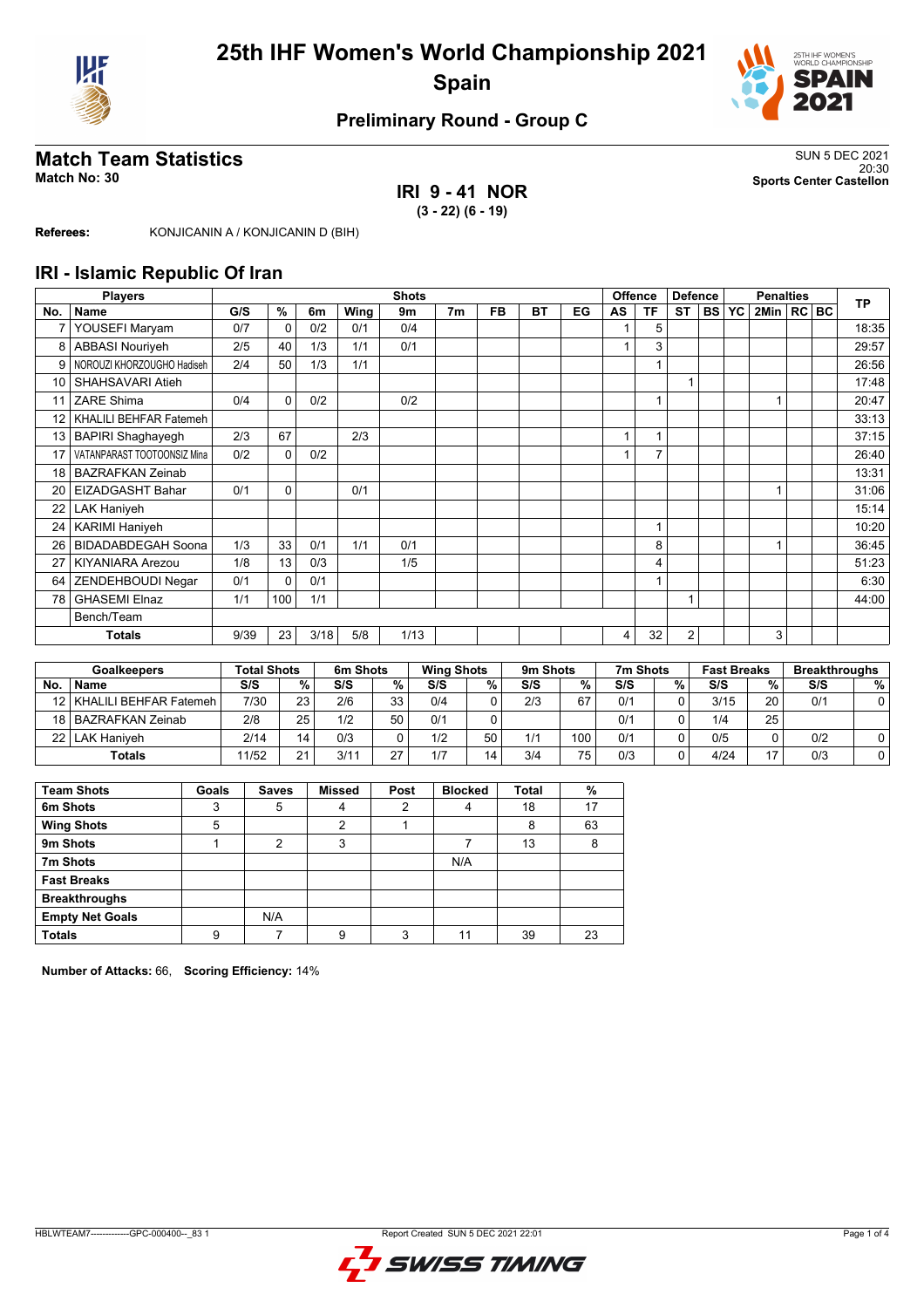

# **25th IHF Women's World Championship 2021 Spain**



## **Preliminary Round - Group C**

#### **Match Team Statistics** SUN 5 DEC 2021 20:30 **Match No: 30 Sports Center Castellon**

**IRI 9 - 41 NOR**

**(3 - 22) (6 - 19)**

**Referees:** KONJICANIN A / KONJICANIN D (BIH)

### **IRI - Islamic Republic Of Iran**

| <b>Players</b>                 |                       |                    |                |                                         |                                        | <b>Shots Distribution</b>                      |                                   |                                              |                                                 |
|--------------------------------|-----------------------|--------------------|----------------|-----------------------------------------|----------------------------------------|------------------------------------------------|-----------------------------------|----------------------------------------------|-------------------------------------------------|
| Goals / Shots                  |                       |                    |                |                                         |                                        |                                                |                                   |                                              |                                                 |
|                                | 7 YOUSEFI M           |                    | 8 ABBASIN      |                                         |                                        | 9 NOROUZI KHORZOUGHO 10 SHAHSAVARI A 11 ZARE S |                                   | 12 KHALILI BEHFAR F 13 BAPIRI S              |                                                 |
|                                |                       |                    |                |                                         |                                        |                                                |                                   |                                              | 1/1                                             |
| $\blacksquare$ 0/1             | 0/1                   |                    |                | п.<br>$\blacksquare$ $\blacksquare$ 0/1 | $0/1$                                  | H H<br>0/1                                     | . .                               | . .                                          |                                                 |
|                                |                       |                    |                | . .                                     |                                        | . .                                            | U U                               | U U<br>$\overline{u}$ $\overline{u}$ 1/1     |                                                 |
|                                |                       | $\blacksquare$ 1/2 | 1/1            | u p                                     | $2/2$ $\blacksquare$                   | 原则                                             | u u                               |                                              |                                                 |
| 3-Missed                       |                       | 2-Blocked 1-Missed |                | 1-Blocked                               |                                        |                                                | 3-Blocked                         | 1-Post                                       |                                                 |
|                                |                       |                    | 18 BAZRAFKAN Z |                                         | 20 EIZADGASHT B                        | 24 KARIMI H                                    |                                   |                                              |                                                 |
|                                | 17 VATANPARAST TOOTOO |                    |                |                                         | 22 LAK H                               |                                                |                                   | 26 BIDADABDEGAH S 27 KIYANIARA A             |                                                 |
|                                |                       | $0/1$              |                | н н                                     | . .                                    | ш.<br>н н                                      | . .<br>н н                        | H H                                          |                                                 |
|                                |                       | . .                |                |                                         | . .                                    | . .                                            | . .                               | . .                                          |                                                 |
|                                |                       | u p                |                | u p                                     | 电话                                     | 电话                                             | $\blacksquare$ $\blacksquare$ 1/1 | $\blacksquare$ $\blacksquare$ 1/1            |                                                 |
| 1-Missed                       |                       |                    |                | 1-Missed                                |                                        |                                                |                                   | 2-Blocked 3-Missed 2-Post                    | 2-Blocked                                       |
|                                |                       |                    |                |                                         |                                        |                                                |                                   |                                              |                                                 |
| н                              | Team<br>Goals / Shots | 1-Blocked          |                |                                         | <b>Offence</b>                         |                                                | <b>Defence</b>                    |                                              | <b>Goalkeepers</b><br>Saves / Shots             |
| m.                             |                       | $\overline{1/1}$   | F              | 2/3                                     | $\checkmark$<br>0/0<br>$\setminus 0/2$ | 3/3                                            | 2/2<br>∕<br>0/0/                  | $\overline{0/4}$<br>$\overline{\phantom{a}}$ | $\overline{0/3}$<br>$\overline{1}/\overline{3}$ |
| $\frac{1}{2}$ 0/3              | 0/1                   | 0/2                | г              | 0/5                                     |                                        | <b>Breakthroughs</b>                           | 1/3                               | 2/4<br>ш                                     | 1/2<br>5/7                                      |
|                                | 1/1                   | 3/3                |                |                                         | 0/0                                    | 0/0                                            |                                   | 1/11                                         | 0/2<br>1/16                                     |
|                                | 3-Post                | 11-Blocked         |                |                                         | 13/6<br>1/6                            | 1/6                                            | 6/8                               |                                              |                                                 |
|                                |                       |                    |                | $\frac{0}{0}$                           | <b>Empty Goal</b>                      | <b>Empty Goal</b>                              | 3/3                               |                                              |                                                 |
|                                |                       |                    |                | 7 <sub>m</sub>                          |                                        |                                                | ∖<br>7m                           |                                              | 12 KHALILI BEHFAR F                             |
|                                |                       |                    |                | ∕                                       |                                        |                                                |                                   | 5<br>$\overline{0/3}$                        | $\overline{0/1}$<br>$\overline{1}/\overline{2}$ |
|                                |                       |                    |                | 0/7<br>0/5                              | 0/0                                    | 20/24                                          | 1/2<br>0/2<br>╲                   | ۰<br>2/3                                     | 3/5                                             |
|                                |                       |                    |                | 3/5                                     |                                        | <b>Fast Breaks</b>                             |                                   | 4/5<br>1/7<br>н                              | 0/1<br>$0/8$ $\blacksquare$                     |
|                                |                       |                    |                |                                         |                                        |                                                |                                   |                                              | 18 BAZRAFKAN Z                                  |
|                                |                       |                    |                |                                         |                                        |                                                |                                   |                                              | $\overline{0/1}$                                |
| $\blacksquare$ 4/5<br>9-Missed |                       |                    |                |                                         |                                        |                                                |                                   |                                              | 1/1<br>1/1                                      |

HBLWTEAM7-------------GPC-000400--\_83 1 Report Created SUN 5 DEC 2021 22:01

j F

22 LAK H

0/1 0/1 0/1 0/1 0/1 1/1  $0/1$  1/7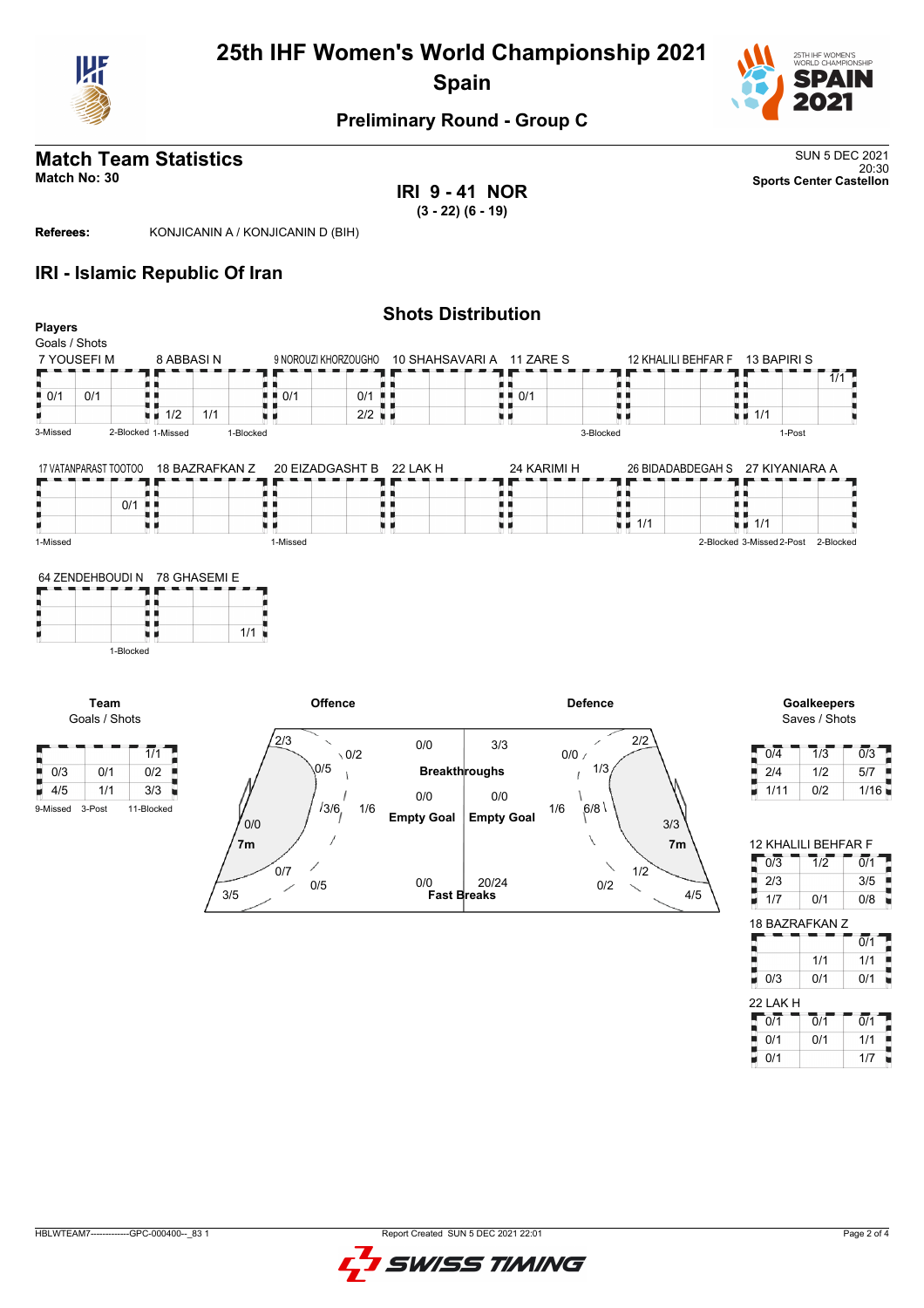



## **Preliminary Round - Group C**

#### **Match Team Statistics** SUN 5 DEC 2021 20:30 **Match No: 30 Sports Center Castellon**

**IRI 9 - 41 NOR**

**(3 - 22) (6 - 19)**

**Referees:** KONJICANIN A / KONJICANIN D (BIH)

#### **NOR - Norway**

|                 | <b>Players</b>              |       |          |      |      | <b>Shots</b> |                |       |     |    |    | <b>Offence</b> | <b>Defence</b>          |                | <b>Penalties</b> |                |  |  | <b>TP</b> |
|-----------------|-----------------------------|-------|----------|------|------|--------------|----------------|-------|-----|----|----|----------------|-------------------------|----------------|------------------|----------------|--|--|-----------|
| No.             | Name                        | G/S   | %        | 6m   | Wing | 9m           | 7 <sub>m</sub> | FB    | ВT  | EG | AS | ΤF             | <b>ST</b>               | <b>BS</b>      | YC               | 2Min   RC   BC |  |  |           |
|                 | <b>REISTAD Henny</b>        | 4/6   | 67       | 0/1  |      | 1/2          |                | 3/3   |     |    | 4  |                | 1                       |                |                  |                |  |  | 38:33     |
| 3               | <b>HEGH ARNTZEN Emilie</b>  | 1/3   | 33       | 0/1  |      | 0/1          |                |       | 1/1 |    | 3  |                |                         |                |                  |                |  |  | 21:38     |
| 4               | <b>KRISTIANSEN Veronica</b> | 2/3   | 67       |      |      | 0/1          | 1/1            | 1/1   |     |    | 2  |                | $\overline{2}$          |                |                  |                |  |  | 27:04     |
| 9               | <b>MORK Nora</b>            | 3/4   | 75       | 1/2  |      |              | 2/2            |       |     |    | 2  | 2              |                         |                |                  |                |  |  | 13:07     |
| 10 <sup>1</sup> | <b>BREDAL OFTEDAL Stine</b> | 2/2   | 100      |      |      |              |                | 1/1   | 1/1 |    | 2  |                |                         |                |                  |                |  |  | 16:41     |
| 12 <sup>°</sup> | SOLBERG Silje               |       |          |      |      |              |                |       |     |    | 2  |                |                         |                |                  |                |  |  | 30:00     |
| 13              | <b>BRATTSET DALE Kari</b>   | 2/3   | 67       | 2/3  |      |              |                |       |     |    |    |                |                         | $\overline{2}$ |                  |                |  |  | 29:38     |
| 15              | <b>INGSTAD Vilde</b>        | 2/3   | 67       | 2/2  |      | 0/1          |                |       |     |    |    |                |                         |                |                  |                |  |  | 30:00     |
| 19              | <b>HOGDAHL Moa</b>          | 0/1   | $\Omega$ |      |      | 0/1          |                |       |     |    |    | 3              |                         |                |                  |                |  |  | 16:14     |
| 20              | <b>JACOBSEN Marit</b>       | 7/8   | 88       |      | 2/3  |              |                | 4/4   | 1/1 |    |    |                | $\overline{\mathbf{4}}$ |                |                  |                |  |  | 27:15     |
| 23              | <b>HERREM Camilla</b>       | 6/7   | 86       |      | 1/1  |              |                | 5/6   |     |    | 2  |                |                         |                |                  |                |  |  | 27:15     |
| 24              | SOLBERG-ISAKSEN Sanna       | 3/3   | 100      |      | 1/1  |              |                | 2/2   |     |    | 3  |                |                         |                |                  |                |  |  | 32:45     |
| 25              | <b>BREISTOL Kristine</b>    | 1/3   | 33       | 1/1  |      | 0/2          |                |       |     |    | 2  |                |                         | $\overline{4}$ |                  |                |  |  | 20:55     |
| 27              | <b>HOVDEN Emilie</b>        | 5/7   | 71       | 1/1  | 2/2  |              |                | 2/4   |     |    |    |                | и                       |                |                  |                |  |  | 32:45     |
| 28              | <b>GRANLUND Rikke</b>       |       |          |      |      |              |                |       |     |    | 5  |                |                         |                |                  |                |  |  | 30:00     |
| 30              | <b>AARDAHL Maren</b>        | 3/5   | 60       | 1/2  |      |              |                | 2/3   |     |    | 3  |                | $\overline{2}$          | $\overline{2}$ |                  |                |  |  | 26:10     |
|                 | Bench/Team                  |       |          |      |      |              |                |       |     |    |    |                |                         |                |                  |                |  |  |           |
|                 | <b>Totals</b>               | 41/58 | 71       | 8/13 | 6/7  | 1/8          | 3/3            | 20/24 | 3/3 |    | 33 | 9              | 13                      | 11             |                  |                |  |  |           |

|    | <b>Goalkeepers</b> | <b>Total Shots</b> |    | 6m Shots |    | <b>Wing Shots</b> |   | 9m Shots |     | 7m Shots |   | <b>Fast Breaks</b> |    | <b>Breakthroughs</b> |   |
|----|--------------------|--------------------|----|----------|----|-------------------|---|----------|-----|----------|---|--------------------|----|----------------------|---|
| No | <b>Name</b>        | S/S                | %  | S/S      | %  | S/S               | % | S/S      | %   | S/S      | % | S/S                | 0/ | S/S                  | % |
|    | 12 SOLBERG Silie   | 4/7                | 57 | 3/4      | 75 | 0/2               |   | 1/1      | 100 |          |   |                    |    |                      |   |
|    | 28 GRANLUND Rikke  | 3/9                | วว | 2/4      | 50 | 0/3               |   | 1/2      | 50  |          |   |                    |    |                      |   |
|    | <b>Totals</b>      | 7/16               | 44 | 5/8      | 63 | 0/5               |   | 2/3      | 67  |          |   |                    |    |                      |   |

| <b>Team Shots</b>      | Goals | <b>Saves</b>   | <b>Missed</b> | Post | <b>Blocked</b> | <b>Total</b> | %   |
|------------------------|-------|----------------|---------------|------|----------------|--------------|-----|
| 6m Shots               | 8     | 3              |               | 2    |                | 13           | 62  |
| <b>Wing Shots</b>      | 6     |                |               |      |                |              | 86  |
| 9m Shots               |       | 3              | 3             |      |                | 8            | 13  |
| 7m Shots               | 3     |                |               |      | N/A            | 3            | 100 |
| <b>Fast Breaks</b>     | 20    | $\overline{4}$ |               |      |                | 24           | 83  |
| <b>Breakthroughs</b>   | 3     |                |               |      |                | 3            | 100 |
| <b>Empty Net Goals</b> |       | N/A            |               |      |                |              |     |
| <b>Totals</b>          | 41    | 11             | 3             | 3    |                | 58           | 71  |

**Number of Attacks:** 66, **Scoring Efficiency:** 62%